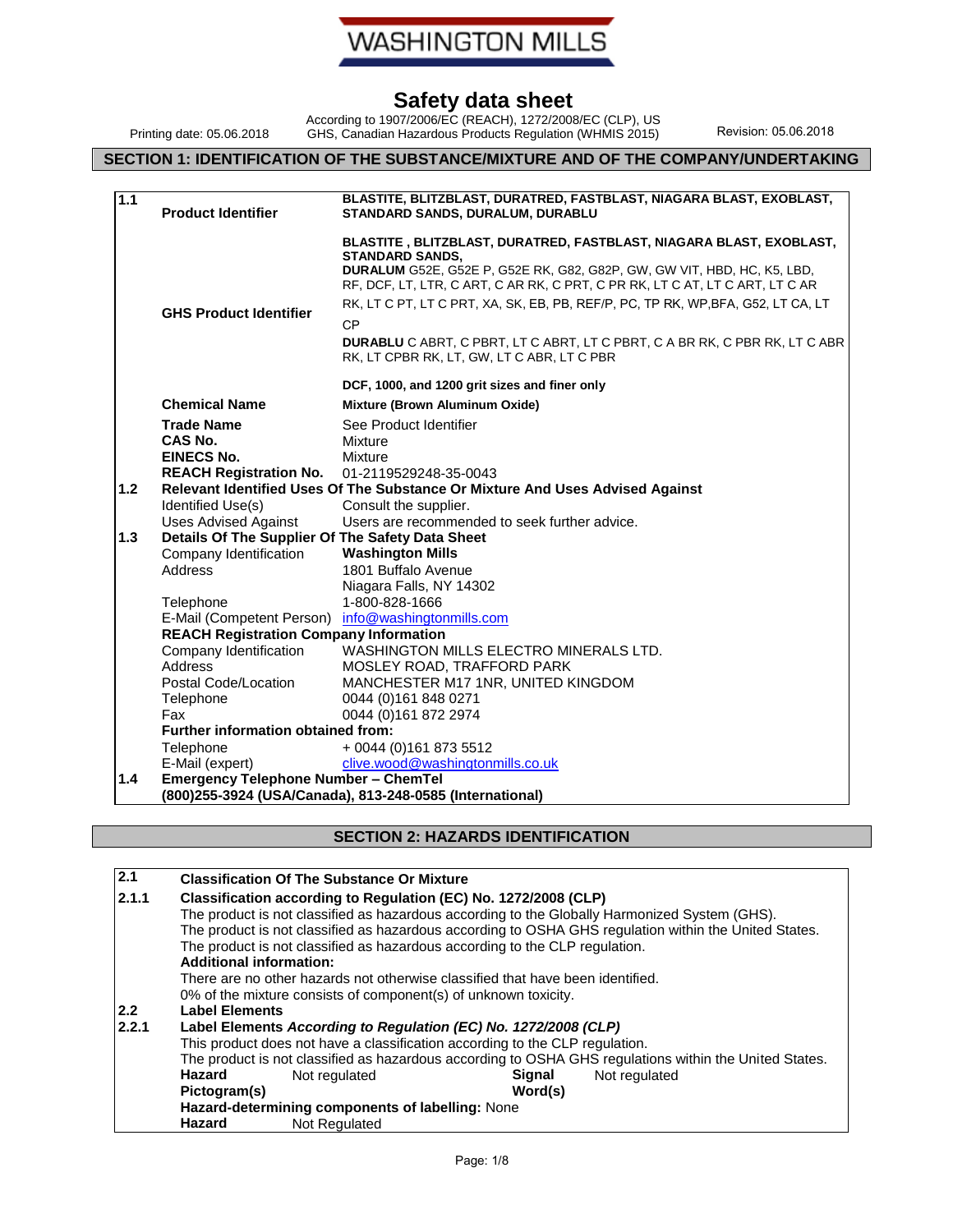|            | Printing date: 05.06.2018                                                                     |                                                                                     | According to 1907/2006/EC (REACH), 1272/2008/EC (CLP), US<br>Revision: 05.06.2018<br>GHS, Canadian Hazardous Products Regulation (WHMIS 2015)<br>BLASTITE, BLITZBLAST, DURATRED, FASTBLAST, NIAGARA BLAST, EXOBLAST, STANDARD SANDS, DURALUM, DURABLU (See Page 1) |  |
|------------|-----------------------------------------------------------------------------------------------|-------------------------------------------------------------------------------------|--------------------------------------------------------------------------------------------------------------------------------------------------------------------------------------------------------------------------------------------------------------------|--|
|            | Statement(s)<br><b>NFPA ratings</b><br>$(scale 0 - 4)$                                        |                                                                                     | Health = $0$<br>Fire $= 0$<br>$Reactivity = 0$                                                                                                                                                                                                                     |  |
|            | <b>HMIS-ratings</b><br>$(scale 0 - 4)$                                                        | <b>HEALTH</b><br>0<br>$\overline{\mathbf{0}}$<br><b>FIRE</b><br><b>REACTIVITY</b> 0 | Health = $0$<br>Fire $= 0$<br>$Reactivity = 0$                                                                                                                                                                                                                     |  |
| <b>2.3</b> | <b>HMIS Long</b><br><b>Term Health</b><br>Hazard<br><b>Substances</b><br><b>Other Hazards</b> | None of the ingredients are listed.                                                 |                                                                                                                                                                                                                                                                    |  |
|            | <b>Results of PBT</b><br>and vPvB<br>assessment                                               | <b>PBT:</b> Not applicable.<br>vPvB: Not applicable.                                |                                                                                                                                                                                                                                                                    |  |

#### **SECTION 3: COMPOSITION/INFORMATION ON INGREDIENTS**

| <b>Hazardous</b><br>Ingredient(s)                   | %W/W  | CAS No.    |           | EC No.     | <b>REACH</b><br><b>Registration</b><br>No. |                                                           | Hazard Pictogram(s) and Hazard<br>Statement(s)            |
|-----------------------------------------------------|-------|------------|-----------|------------|--------------------------------------------|-----------------------------------------------------------|-----------------------------------------------------------|
| Aluminum Oxide                                      | >90   | 1344-28-1  |           | 215-691-6  | <b>NA</b>                                  | None                                                      | Substance with a<br>Community workplace<br>exposure limit |
| Silicon dioxide<br>$<$ 5<br>7631-86-9               |       |            | 231-545-4 | <b>NA</b>  | None                                       | Substance with a<br>Community workplace<br>exposure limit |                                                           |
| Titanium Dioxide                                    | $<$ 5 | 13463-67-7 |           | 236-675-5  | <b>NA</b>                                  | None                                                      | Substance with a<br>Community workplace<br>exposure limit |
| IDiiron trioxide / iron<br>$\vert$ (III) oxide      |       | 1309-37-1  |           | 215-168-2  | NA.                                        | None                                                      | Substance with a<br>Community workplace<br>exposure limit |
| Dangerous Components (Alternative Classifications): |       |            |           |            |                                            |                                                           |                                                           |
| Hazardous Ingredient(s)                             |       | %W/W       |           | CAS No.    |                                            |                                                           | Hazard Pictogram(s) and Hazard Statement(s)               |
| <b>Titanium Dioxide</b>                             |       | <5         |           | 13463-67-7 | 3.6/2<br>H351                              |                                                           |                                                           |

**3.3 Additional Information:** The IARC listed titanium dioxide as pertaining to Group 2B: "possibly carcinogenic to humans" based upon animal trials. According to the Titanium Dioxide Manufactures Association and the Titanium Dioxide Stewardship Council, there is no evidence that titanium dioxide itself has toxic properties that would lead to cancer, nor that it presents a carcinogenic risk to humans at exposures experienced in the workplace.

#### **SECTION 4: FIRST AID MEASURES**

| 4.1                                                   | <b>Description of First Aid Measures</b>                                   |                                                                                                                                    |  |  |  |  |
|-------------------------------------------------------|----------------------------------------------------------------------------|------------------------------------------------------------------------------------------------------------------------------------|--|--|--|--|
|                                                       | <b>General Information:</b>                                                | No special measures required.                                                                                                      |  |  |  |  |
|                                                       | After Inhalation:                                                          | Supply fresh air; consult doctor in case of complaints.                                                                            |  |  |  |  |
|                                                       | <b>After Skin Contact:</b>                                                 | Brush off loose particles from skin. Wash with soap and water. If skin irritation is<br>experienced, consult a doctor.             |  |  |  |  |
|                                                       | <b>After Eye Contact:</b>                                                  | Remove contact lenses if worn. Rinse opened eye for several minutes under<br>running water. If symptoms persist, consult a doctor. |  |  |  |  |
| <b>After Swallowing:</b><br>medical help immediately. |                                                                            | Rinse out mouth and then drink plenty of water. Do not induce vomiting; call for                                                   |  |  |  |  |
| 4.2                                                   | <b>Most Important</b><br><b>Symptoms And</b><br><b>Effects, Both Acute</b> | Slight irritant effect on eyes.                                                                                                    |  |  |  |  |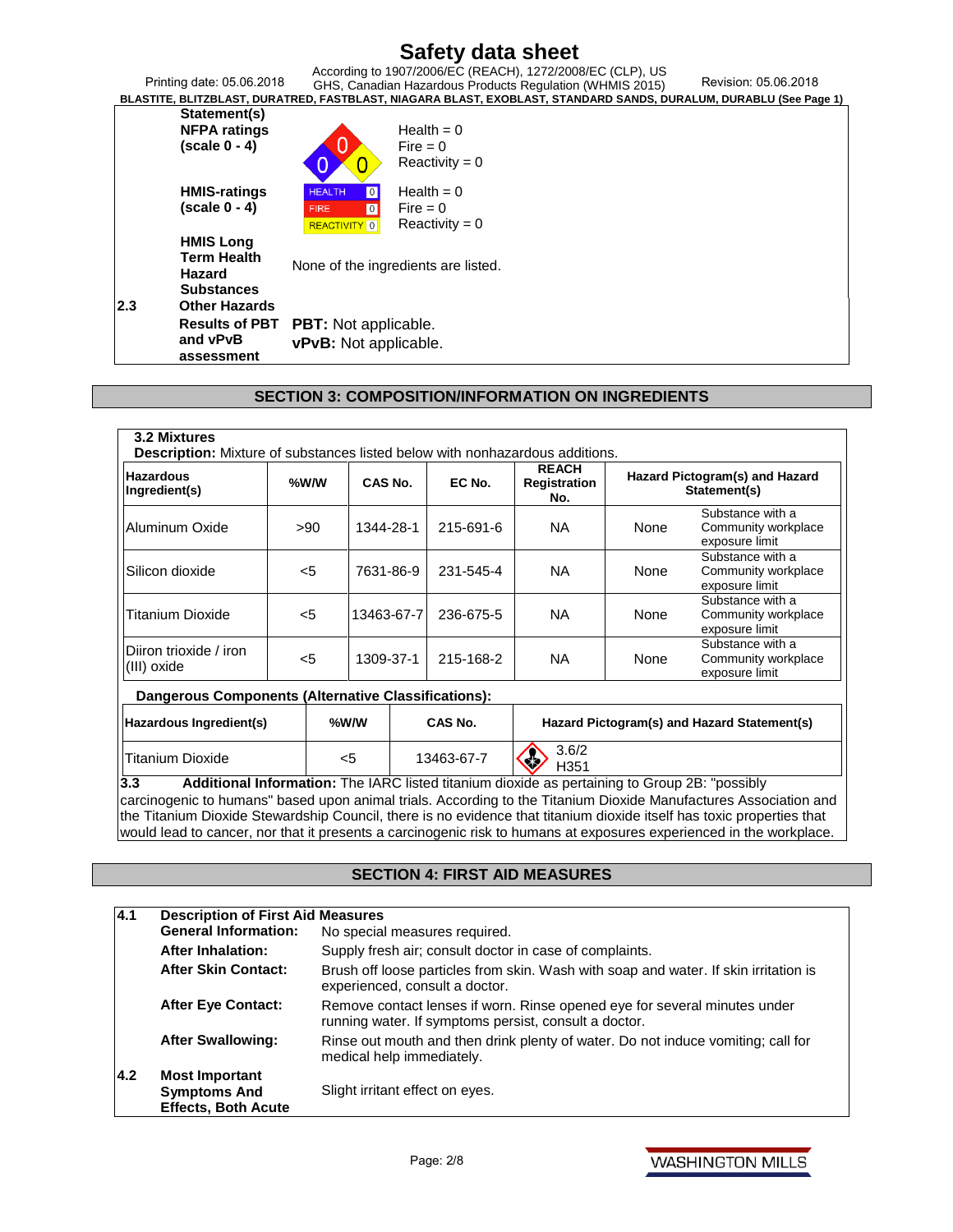Printing date: 05.06.2018 According to 1907/2006/EC (REACH), 1272/2008/EC (CLP), US<br>Printing date: 05.06.2018 GHS, Canadian Hazardous Products Regulation (WHMIS 2015) Revision: 05.06.2018<br>BLASTITE, BLITZBLAST, DURATRED, FASTBLAST, NIAGARA BLAST

# **And Delayed**

Hazards **No further relevant information available.** 

#### **4.3 Indication Of The Immediate Medical Attention And Special Treatment Needed** No further relevant information available.

#### **SECTION 5: FIRE-FIGHTING MEASURES**

| 5.1 | <b>Extinguishing Media</b>      |                                                                                |
|-----|---------------------------------|--------------------------------------------------------------------------------|
|     | Suitable Extinguishing          | Use fire extinguishing methods suitable to surrounding conditions.             |
|     | Media                           |                                                                                |
|     | Unsuitable Extinguishing        | None.                                                                          |
|     | Media                           |                                                                                |
| 5.2 | <b>Special Hazards Arising</b>  | No further relevant information available.                                     |
|     | <b>From The Substance Or</b>    |                                                                                |
|     | <b>Mixture</b>                  |                                                                                |
| 5.3 | <b>Advice for Fire-Fighters</b> | Wear self-contained respiratory protective device. Wear fully protective suit. |
|     | <b>Additional Information</b>   | No further relevant information available.                                     |

#### **SECTION 6: ACCIDENTAL RELEASE MEASURES**

| 6.1<br>6.2 | <b>Personal Precautions,</b><br><b>Protective Equipment And</b><br><b>Emergency Procedures</b><br><b>Environmental Precautions</b> | Avoid formation of dust. For large spills, wear protective clothing. For<br>large spills, use respiratory protective device against the effects of<br>fumes/dust/aerosol. Ensure adequate ventilation.<br>No special measures requied. |
|------------|------------------------------------------------------------------------------------------------------------------------------------|----------------------------------------------------------------------------------------------------------------------------------------------------------------------------------------------------------------------------------------|
| 6.3        | <b>Methods And Material For</b><br><b>Containment And Cleaning Up</b>                                                              | Pick up mechanically. Send for recovery or disposal in suitable<br>receptacles. Dispose contaminated material as waste according to item<br>13.                                                                                        |
| 6.4        | <b>Reference To Other Sections</b>                                                                                                 | See Section 7 for information on safe handling.<br>See Section 8 for information on personal protection equipment.<br>See Section 13 for disposal information.                                                                         |

### **SECTION 7: HANDLING AND STORAGE**

| 7.1 | <b>Precautions For Safe</b><br>Handling        | Any unavoidable deposit of dust must be regularly removed. Use only in well<br>ventilated areas. Do not dry clean dust covered objects and floors. Wash thoroughly<br>with plenty of water. Prevent formation of dust. |
|-----|------------------------------------------------|------------------------------------------------------------------------------------------------------------------------------------------------------------------------------------------------------------------------|
|     | <b>Information About</b>                       | No special measures required.                                                                                                                                                                                          |
|     | Fire – and explosion<br>protection             |                                                                                                                                                                                                                        |
| 7.2 |                                                | <b>Conditions For Safe Storage, Including Any Incompatibilities:</b>                                                                                                                                                   |
|     | Requirements to be                             | No special requirements.                                                                                                                                                                                               |
|     | <b>Met by Storerooms</b>                       |                                                                                                                                                                                                                        |
|     | and Receptacles:                               |                                                                                                                                                                                                                        |
|     | <b>Information About</b>                       | Store away from oxidizing agents. Store away from foodstuffs. Do not store together                                                                                                                                    |
|     | <b>Storage in One</b>                          | with acids.                                                                                                                                                                                                            |
|     | <b>Common Storage</b>                          |                                                                                                                                                                                                                        |
|     | <b>Facility:</b><br><b>Further information</b> | None.                                                                                                                                                                                                                  |
|     | about storage                                  |                                                                                                                                                                                                                        |
|     | conditions:                                    |                                                                                                                                                                                                                        |
| 7.3 | <b>Specific End Use(s)</b>                     | No further relevant information available.                                                                                                                                                                             |

#### **SECTION 8: EXPOSURE CONTROLS/PERSONAL PROTECTION**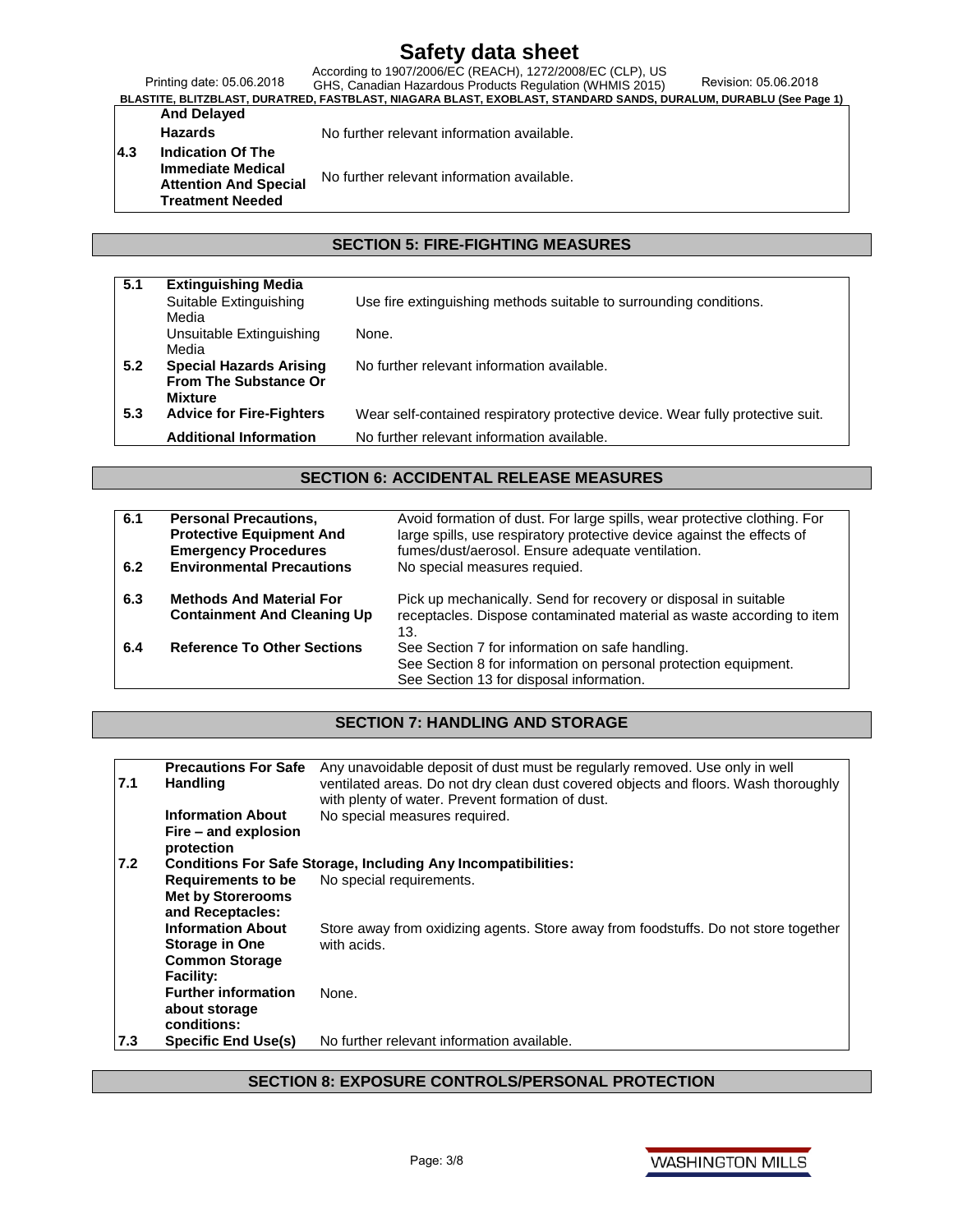Printing date: 05.06.2018 According to 1907/2006/EC (REACH), 1272/2008/EC (CLP), US<br>Printing date: 05.06.2018 GHS, Canadian Hazardous Products Regulation (WHMIS 2015) Revision: 05.06.2018<br>BLASTITE, BLITZBLAST, DURATRED, FASTBLAST, NIAGARA BLAST **Additional information about design of technical facilities:** No further data; see item 7.

| 8.1                                  | <b>Control Parameters</b>                                               |            |                                                                               |                                                                                             |  |  |
|--------------------------------------|-------------------------------------------------------------------------|------------|-------------------------------------------------------------------------------|---------------------------------------------------------------------------------------------|--|--|
|                                      | Ingredients with limit values that require monitoring at the workplace: |            |                                                                               |                                                                                             |  |  |
|                                      |                                                                         |            | PEL (USA)                                                                     | Long-term value: 15*; 15** mg/m <sup>3</sup>                                                |  |  |
|                                      |                                                                         |            |                                                                               | *Total dust; ** Respirable fraction                                                         |  |  |
|                                      |                                                                         |            | REL (USA)                                                                     | Long-term value: 10* 5** mg/m <sup>3</sup>                                                  |  |  |
|                                      |                                                                         |            |                                                                               | As Al *Total dust **Respirable/pyro powd./welding f.                                        |  |  |
| Aluminum Oxide                       |                                                                         | 1344-28-1  | TLV (USA)                                                                     | Long-term value: 1* mg/m <sup>3</sup>                                                       |  |  |
|                                      |                                                                         |            |                                                                               | as AI; *as respirable fraction                                                              |  |  |
|                                      |                                                                         |            | EL (Canada)                                                                   | Long-term value: 1,0 mg/m <sup>3</sup><br>respirable, as Al                                 |  |  |
|                                      |                                                                         |            |                                                                               | Long-term value: 10 mg/m <sup>3</sup>                                                       |  |  |
|                                      |                                                                         |            | EV (Canada)                                                                   | total dust                                                                                  |  |  |
|                                      |                                                                         |            | NIOSH REL (USA)                                                               | Long-term value: 6 mg/m <sup>3</sup>                                                        |  |  |
| Silicon dioxide                      |                                                                         | 7631-86-9  | <b>OSHA PEL (USA)</b>                                                         | Long-term value: 80 mg/m <sup>3</sup>                                                       |  |  |
|                                      |                                                                         |            | PEL (USA)                                                                     | Long-term value: 15* mg/m <sup>3</sup>                                                      |  |  |
|                                      |                                                                         |            |                                                                               | *total dust                                                                                 |  |  |
|                                      |                                                                         |            | REL (USA)                                                                     | See Pocket Guide App. A                                                                     |  |  |
|                                      |                                                                         |            | TLV (USA)                                                                     | Long-term value: 10 mg/m <sup>3</sup>                                                       |  |  |
| <b>Titanium Dioxide</b>              |                                                                         | 13463-67-7 |                                                                               | withdrawn from NIC<br>Long-term value: 10* 3** mg/m <sup>3</sup>                            |  |  |
|                                      |                                                                         |            | EL (Canada)                                                                   | *total dust; **respirable fraction; IARC 2B                                                 |  |  |
|                                      |                                                                         |            |                                                                               | Long-term value: 10 mg/m <sup>3</sup>                                                       |  |  |
|                                      |                                                                         |            | EV (Canada)                                                                   | total dust                                                                                  |  |  |
|                                      |                                                                         |            |                                                                               | Long-term value: 10* 15** 5***mg/m <sup>3</sup>                                             |  |  |
|                                      |                                                                         |            | PEL (USA)                                                                     | *Fume; Rouge: **Total dust, ***respirable                                                   |  |  |
|                                      |                                                                         |            | REL (USA)                                                                     | Long-term value: 5 mg/m <sup>3</sup>                                                        |  |  |
|                                      |                                                                         |            |                                                                               | Dust & fume, as Fe                                                                          |  |  |
|                                      | Diiron trioxide / iron (III)                                            | 1309-37-1  | TLV (USA)                                                                     | Long-term value: 5* mg/m <sup>3</sup><br>*as respirable fraction                            |  |  |
| oxide                                |                                                                         |            |                                                                               | Short-term value: 10 <sup>**</sup> mg/m <sup>3</sup>                                        |  |  |
|                                      |                                                                         |            | EL (Canada)                                                                   | Long-term value: 5* 10*** 3**** mg/m <sup>3</sup>                                           |  |  |
|                                      |                                                                         |            |                                                                               | *dust & fume ** fume; Rouge: ***total dust ****resp.                                        |  |  |
|                                      |                                                                         |            | EV (Canada)                                                                   | Long-term value: 5* 10** mg/m <sup>3</sup>                                                  |  |  |
|                                      |                                                                         |            |                                                                               | *respirable, including Rouge; **total dust                                                  |  |  |
|                                      |                                                                         |            | Additional information: The lists valid during the making were used as basis. |                                                                                             |  |  |
|                                      | <b>8.2 Exposure Controls</b>                                            |            |                                                                               |                                                                                             |  |  |
|                                      | Personal protective equipment:                                          |            |                                                                               |                                                                                             |  |  |
|                                      | <b>General protective and hygienic measures:</b>                        |            |                                                                               |                                                                                             |  |  |
| 8.2                                  | <b>Exposure Controls</b>                                                |            |                                                                               |                                                                                             |  |  |
| 8.2.2                                | <b>Personal Protective Equipment:</b>                                   |            |                                                                               |                                                                                             |  |  |
|                                      | General                                                                 |            |                                                                               | The usual precautionary measures are to be adhered to when handling                         |  |  |
|                                      | protective and                                                          |            | chemicals. Wash hands before breaks and at the end of work. Immediately       |                                                                                             |  |  |
|                                      | hygienic                                                                |            |                                                                               | remove all soiled and contaminated clothing. Keep away from foodstuffs,                     |  |  |
|                                      | measures:                                                               |            | beverages and feed.                                                           |                                                                                             |  |  |
| <b>Respiratory</b>                   |                                                                         |            |                                                                               | Use suitable respiratory protective device when high concentrations are                     |  |  |
| <b>Protection</b>                    |                                                                         |            |                                                                               | present. For spills, respiratory protection may be advisable.                               |  |  |
|                                      |                                                                         |            |                                                                               |                                                                                             |  |  |
|                                      | <b>Eye Protection</b>                                                   |            | Wear safety glasses.                                                          |                                                                                             |  |  |
|                                      |                                                                         |            |                                                                               |                                                                                             |  |  |
| <b>Protection of</b><br><b>Hands</b> |                                                                         |            | Wear protective gloves.                                                       |                                                                                             |  |  |
|                                      |                                                                         |            |                                                                               |                                                                                             |  |  |
|                                      |                                                                         |            |                                                                               |                                                                                             |  |  |
|                                      |                                                                         |            |                                                                               | Body Protection Not required under normal conditions of use. Protection may be required for |  |  |
|                                      |                                                                         | spills.    |                                                                               |                                                                                             |  |  |
|                                      | <b>Limitation and</b>                                                   |            | No further relevant information available.                                    |                                                                                             |  |  |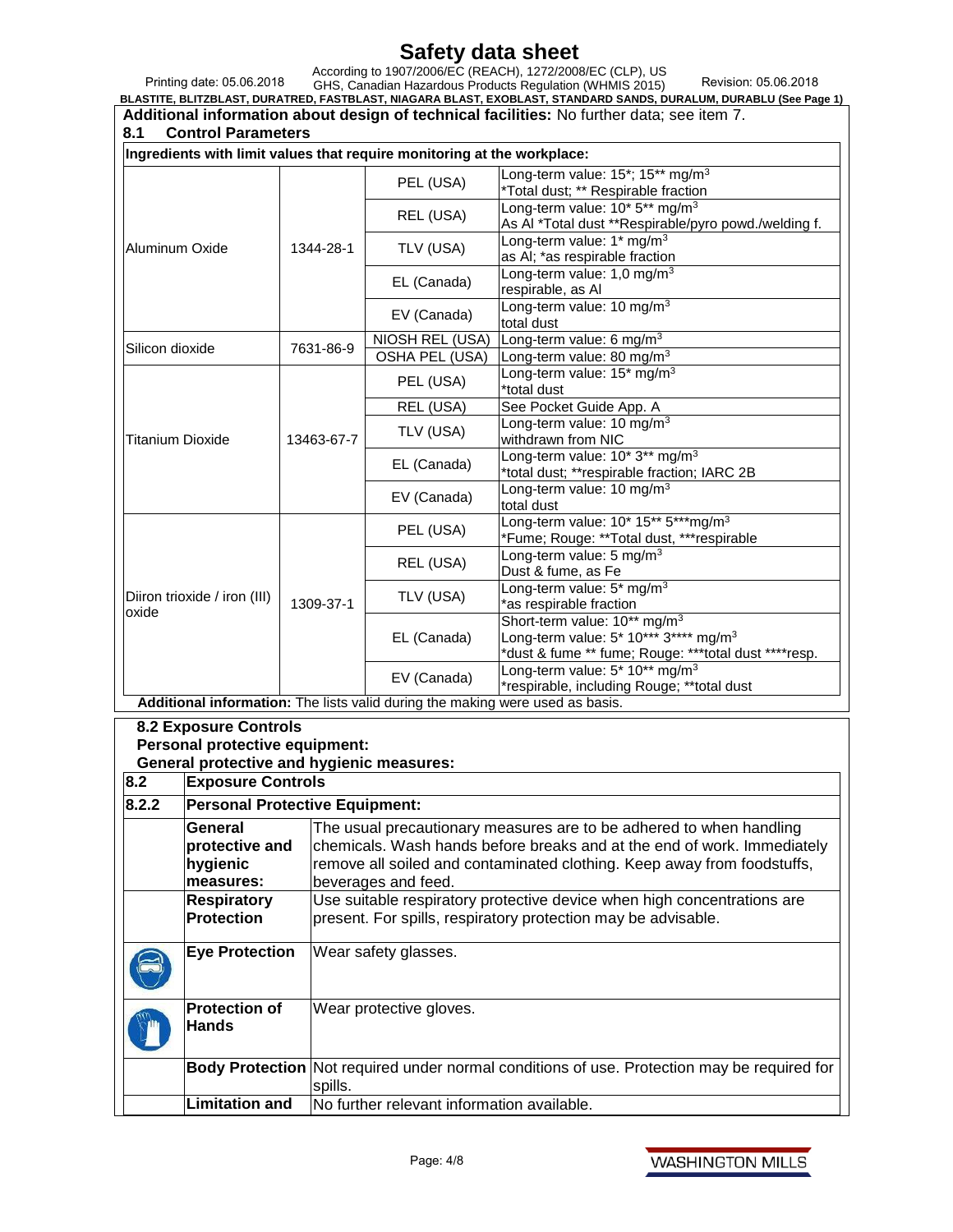Printing date: 05.06.2018

According to 1907/2006/EC (REACH), 1272/2008/EC (CLP), US<br>Printing date: 05.06.2018 GHS, Canadian Hazardous Products Regulation (WHMIS 2015) Revision: 05.06.2018<br>BLASTITE, BLITZBLAST, DURATRED, FASTBLAST, NIAGARA BLAST **supervision of exposure into the environment Risk Management Measures** No further relevant information available. See Section 7 for additional information.

#### **SECTION 9: PHYSICAL AND CHEMICAL PROPERTIES**

|     | Appearance                                  | Solid granular product                                   | Color                            | <b>Brown</b>        |  |
|-----|---------------------------------------------|----------------------------------------------------------|----------------------------------|---------------------|--|
|     | Odor                                        | <b>Odorless</b>                                          | Odor Threshold (ppm)             | Not available       |  |
|     | Melting Point (°C) /<br>Freezing Point (°C) | Not available                                            | Boiling Point/Boiling Range (°C) | Not available       |  |
|     | Flash Point (°C)                            | No Data                                                  | <b>Explosive Limit Ranges</b>    | Not available       |  |
|     | Auto Ignition<br>Temperature (°C)           | Not available                                            | Decomposition Temperature (°C)   | 4892 ° F / 2700 ° C |  |
|     | <b>Explosive Properties</b>                 | None                                                     | <b>Oxidizing Properties</b>      | Not available       |  |
|     | Flammability (Solid, Gas)                   | Not available                                            | Ph (Value)                       | Not available       |  |
|     | <b>Evaporation Rate</b>                     | N/A                                                      | Vapor Pressure (mm Hg)           | Not available       |  |
|     | Vapor Density (Air=1)                       | N/A                                                      | Density (q/ml)                   | Not available       |  |
|     | Solubility (Water)                          | Insoluble                                                | Solubility (Other)               | Not available       |  |
|     | Partition Coefficient (N-<br>Octanol/Water) | Not available                                            | Viscosity (mPa.s)                | Not available       |  |
| 9.2 | <b>Other Information</b>                    | Volatile Organic Chemical (VOC) Content - Not Available. |                                  |                     |  |

#### **SECTION 10: STABILITY AND REACTIVITY**

| 10.1<br>10.2 | <b>Reactivity</b><br><b>Chemical Stability</b>              |                                                                                                                                        |
|--------------|-------------------------------------------------------------|----------------------------------------------------------------------------------------------------------------------------------------|
|              | <b>Thermal Decomposition / conditions</b><br>to be avoided: | No decomposition if used according to specifications.                                                                                  |
| 10.3         | <b>Possibility of Hazardous Reactions</b>                   | As the product is supplied it is not capable of dust explosion;<br>however enrichment with fine dust causes risk of dust<br>explosion. |
| 10.4         | <b>Conditions To Avoid</b>                                  | No further relevant information available.                                                                                             |
| 10.5         | <b>Incompatible Materials</b>                               | No further relevant information available.                                                                                             |
| 10.6         | Hazardous Decomposition Product(s)                          | Toxic metal oxide smoke.                                                                                                               |

#### **SECTION 11: TOXICOLOGICAL INFORMATION**

| 11.1                                  | <b>Information on Toxicological Effects</b>   |  |                                                                 |  |  |  |
|---------------------------------------|-----------------------------------------------|--|-----------------------------------------------------------------|--|--|--|
|                                       | LD/LC50 values relevant for classification:   |  |                                                                 |  |  |  |
| 13463-67-7 titanium dioxide           |                                               |  |                                                                 |  |  |  |
| $>$ 20000 mg/kg (rat)<br>Oral<br>LD50 |                                               |  |                                                                 |  |  |  |
| Dermal                                | LD50                                          |  | $>10000$ mg/kg (rabbit)                                         |  |  |  |
|                                       | $> 6,82$ mg/l (rat)<br>Inhalative<br>LC50/4 h |  |                                                                 |  |  |  |
|                                       | <b>Primary Irritant Effect:</b>               |  |                                                                 |  |  |  |
| On the skin:                          |                                               |  | Slight irritant effect on skin and mucous membranes.            |  |  |  |
| On the eye:                           |                                               |  | Slight irritant effect on eyes.                                 |  |  |  |
|                                       | Sensitisation:                                |  | No sensitizing effects known.                                   |  |  |  |
|                                       | <b>Additional toxicological</b>               |  | The substance is not subject to classification according to the |  |  |  |
|                                       | information:                                  |  | latest version of the EU lists.                                 |  |  |  |
| <b>CMR</b> effects (carcinogenity,    |                                               |  | The titanium dioxide is not classified as a suspect carcinogen  |  |  |  |
| mutagenicity, and toxicity for        |                                               |  | in this product due to available test data.                     |  |  |  |
|                                       | reproduction):                                |  |                                                                 |  |  |  |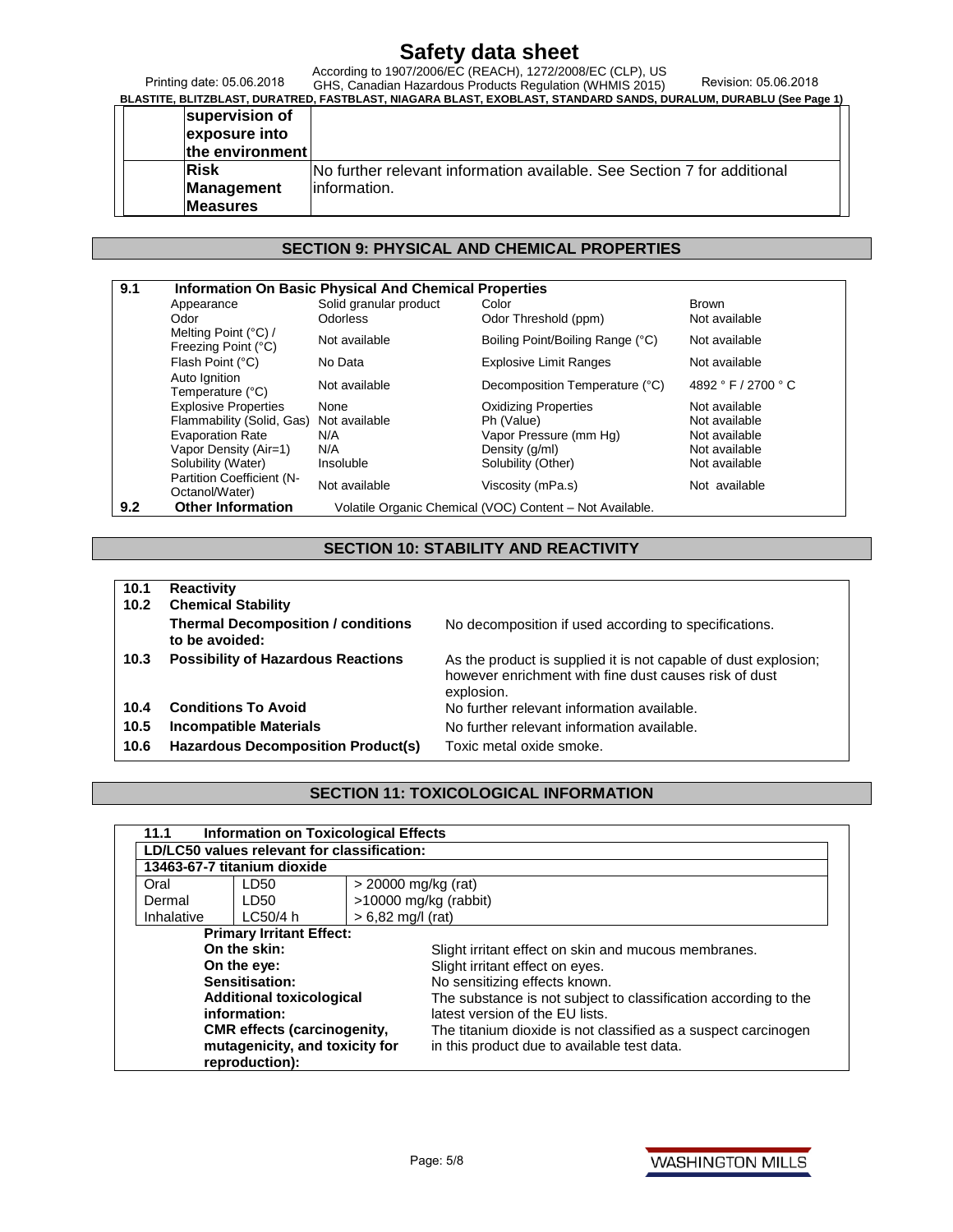Printing date: 05.06.2018 According to 1907/2006/EC (REACH), 1272/2008/EC (CLP), US GHS, Canadian Hazardous Products Regulation (WHMIS 2015) Revision: 05.06.2018 **BLASTITE, BLITZBLAST, DURATRED, FASTBLAST, NIAGARA BLAST, EXOBLAST, STANDARD SANDS, DURALUM, DURABLU (See Page 1)**

#### **SECTION 12: ECOLOGICAL INFORMATION**

| 12.1 | <b>Toxicity</b>                      | No data                                                                |
|------|--------------------------------------|------------------------------------------------------------------------|
|      | <b>Aquatic toxicity:</b>             | No further relevant information available.                             |
| 12.2 | <b>Persistence and Degradability</b> | Inorganic product, is not eliminable from water by means of            |
|      |                                      | biological cleaning processes.                                         |
| 12.3 | <b>Bioaccumulative Potential</b>     | Does not accumulate in organisms.                                      |
| 12.4 | <b>Mobility in Soil</b>              | No further relevant information available.                             |
|      | Additional ecological information:   |                                                                        |
|      | <b>General notes:</b>                | Generally not hazardous for water. Due to consistence and the          |
|      |                                      | low water solubility of the product a bioavailability is not probable. |
|      |                                      | Due to available data on eliminability/decomposition and               |
|      |                                      | bioaccumulation potential a prolonged damage of the                    |
|      |                                      | environment is unlikely.                                               |
| 12.5 | <b>Results of PBT and vPvB</b>       | <b>PBT:</b> Not applicable.                                            |
|      | <b>Assessment</b>                    | vPvB: Not applicable.                                                  |
| 12.6 | <b>Other Adverse Effects</b>         | No further relevant information available.                             |

#### **SECTION 13: DISPOSAL CONSIDERATIONS**

| 13.1 | <b>Waste Treatment Methods</b> |                                                                                                                                                                                                                                                                                                                          |
|------|--------------------------------|--------------------------------------------------------------------------------------------------------------------------------------------------------------------------------------------------------------------------------------------------------------------------------------------------------------------------|
|      | <b>Recommendation</b>          | Contact manufacturer for recycling information. Contact waste processors<br>for recycling information. On the basis of the necessary technical regulations<br>and after consultation with the disposal agent and the relevant authorities,<br>can be disposed of with domestic waste or incinerated with domestic waste. |
|      | <b>Uncleaned Packaging:</b>    |                                                                                                                                                                                                                                                                                                                          |
|      | <b>Recommendation:</b>         | Packaging may be reused or recycled after cleaning. Disposal must be<br>made according to official regulations.                                                                                                                                                                                                          |

#### **SECTION 14: TRANSPORT INFORMATION**

| Land Transport (ADR/RID) (c)(d)     |                                               | Land Transport (Within USA) (b)(d) |                                               |
|-------------------------------------|-----------------------------------------------|------------------------------------|-----------------------------------------------|
| <b>UN Number</b>                    | None                                          | <b>UN Number</b>                   | None                                          |
| Proper Shipping Name                | Not classified as<br>dangerous for transport. | <b>Proper Shipping Name</b>        | Not classified as dangerous for<br>transport. |
| Transport Hazard Class(es)          | None                                          | Transport Hazard Class(es)         | None                                          |
| Packing Group                       | None                                          | Packing Group                      | None                                          |
| Hazard Label(s)                     | None                                          | Hazard Label(s)                    | None                                          |
| <b>Environmental Hazards</b>        | None                                          | Environmental Hazards              | None                                          |
| <b>Special Precautions For User</b> | None                                          | Special Precautions For User None  |                                               |
| Sea Transport (IMDG) (c)            |                                               | Air Transport (ICAO/IATA) (c) (d)  |                                               |
| <b>UN Number</b>                    | None                                          | <b>UN Number</b>                   | None                                          |
| Proper Shipping Name                | Not classified as<br>dangerous for transport. | Proper Shipping Name               | Not classified as dangerous for<br>transport. |
| Transport Hazard Class(es)          | None                                          | Transport Hazard Class(es)         | None                                          |
| Packing Group                       | None                                          | Packing Group                      | None                                          |
| <b>Marine Pollutant</b>             | None                                          | <b>Marine Pollutant</b>            | None                                          |
|                                     |                                               |                                    |                                               |

*(b)- ORM-D may be applicable within the USA for package sizes less than 30kg.* 

*(c)– Consult with transport provider.*

*(d)– Check relevant regulations for Special Provisions.*

**Transport in bulk according to Annex II of MARPOL73/78 and the IBC Code**

#### **SECTION 15: REGULATORY INFORMATION**

**15.1 Safety, Health And Environmental Regulations/Legislation Specific For The Substance Or Mixture**

**WASHINGTON MILLS**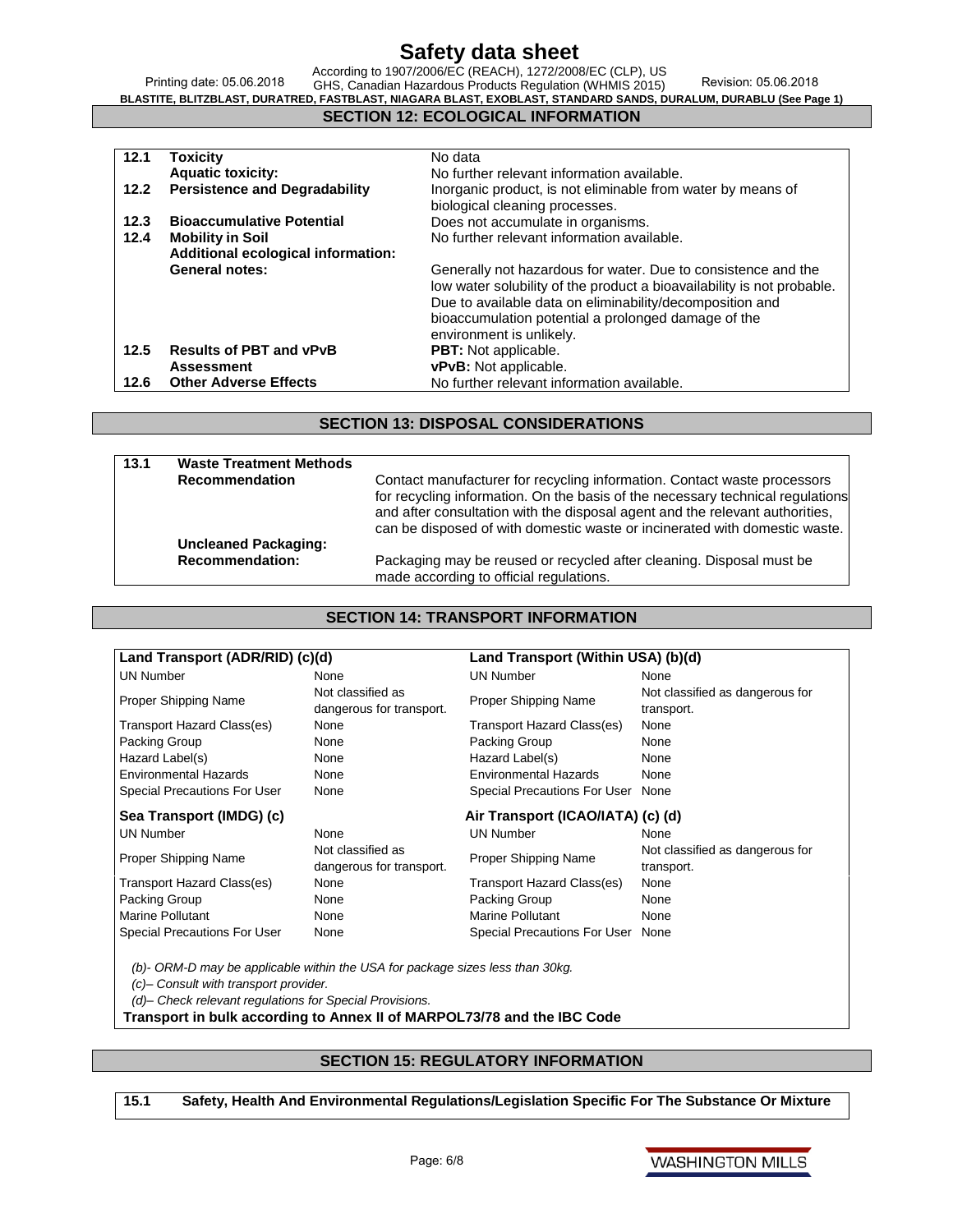|                                                                                  | Printing date: 05.06.2018                                                  | According to 1907/2006/EC (REACH), 1272/2008/EC (CLP), US<br>Revision: 05.06.2018<br>GHS, Canadian Hazardous Products Regulation (WHMIS 2015)<br>BLASTITE, BLITZBLAST, DURATRED, FASTBLAST, NIAGARA BLAST, EXOBLAST, STANDARD SANDS, DURALUM, DURABLU (See Page 1) |
|----------------------------------------------------------------------------------|----------------------------------------------------------------------------|--------------------------------------------------------------------------------------------------------------------------------------------------------------------------------------------------------------------------------------------------------------------|
|                                                                                  | USA                                                                        |                                                                                                                                                                                                                                                                    |
|                                                                                  | <b>SARA</b>                                                                |                                                                                                                                                                                                                                                                    |
| Section 355 (extremely hazardous<br>substances)                                  |                                                                            | None of the ingredients are listed.                                                                                                                                                                                                                                |
|                                                                                  | SARA 313 (Specific toxic chemical listings)                                | Aluminum oxide listing is only relevant to fibrous forms<br>and is not applicable to the product as supplied.                                                                                                                                                      |
| <b>TSCA (Toxic Substance Control Act)</b><br><b>Proposition 65 (California):</b> |                                                                            | All ingredients are listed.                                                                                                                                                                                                                                        |
|                                                                                  | Chemicals known to cause cancer:                                           | References to chemical components listed below are<br>based on unbound respirable particles and are not<br>generally applicable to product as supplied.<br>13463-67-7 titanium dioxide                                                                             |
|                                                                                  | Chemicals known to cause reproductive<br>toxicity for females:             | None of the ingredients are listed.                                                                                                                                                                                                                                |
|                                                                                  | Chemicals known to cause reproductive<br>toxicity for males:               | None of the ingredients are listed.                                                                                                                                                                                                                                |
|                                                                                  | Chemicals known to cause developmental<br>toxicity:                        | None of the ingredients are listed.                                                                                                                                                                                                                                |
|                                                                                  | <b>Carcinogenic Categories</b>                                             |                                                                                                                                                                                                                                                                    |
|                                                                                  | EPA (Environmental Protection Agency)                                      | None of the ingredients are listed.                                                                                                                                                                                                                                |
|                                                                                  | IARC (International Agency for Research on                                 | 7631-86-9 silicon dioxide<br>3                                                                                                                                                                                                                                     |
|                                                                                  | Cancer)                                                                    | 2B<br>13463-67-7 titanium dioxide<br>1309-37-1 diiron trioxide / iron (III) oxide<br>3                                                                                                                                                                             |
|                                                                                  | TLV (Threshold Limit Value established by                                  | A4                                                                                                                                                                                                                                                                 |
|                                                                                  | ACGIH)                                                                     | 1344-28-1 aluminium oxide<br>13463-67-7 titanium dioxide<br>A4                                                                                                                                                                                                     |
|                                                                                  |                                                                            | 1309-37-1 diiron trioxide / iron (III) oxide<br>A4                                                                                                                                                                                                                 |
|                                                                                  | <b>MAK (German Maximum Workplace</b>                                       | $\overline{2}$<br>1344-28-1 aluminium oxide                                                                                                                                                                                                                        |
|                                                                                  | Concentration)                                                             | 13463-67-7 titanium dioxide<br>ЗΑ                                                                                                                                                                                                                                  |
|                                                                                  | NIOSH-Ca (National Institute for<br><b>Occupational Safety and Health)</b> | 13463-67-7 titanium dioxide                                                                                                                                                                                                                                        |
|                                                                                  | Canada                                                                     |                                                                                                                                                                                                                                                                    |
|                                                                                  | Canadian Domestic Substances List (DSL)                                    | All ingredients are listed.                                                                                                                                                                                                                                        |
|                                                                                  | Canadian Ingredient Disclosure list (limit<br>0.1%                         | None of the ingredients are listed.                                                                                                                                                                                                                                |
|                                                                                  | Canada Ingredient Disclosure list (limit 1%)                               | 1344-28-1 aluminium oxide<br>7631-86-9 silicon dioxide<br>1309-37-1 diiron trioxide / iron (III) oxide                                                                                                                                                             |
|                                                                                  | Other regulations, limitations and prohibitive regulations                 |                                                                                                                                                                                                                                                                    |
|                                                                                  | Substances of very high concern (SVHC)<br>according to REACH, Article 57   | None of the ingredients are listed.                                                                                                                                                                                                                                |
|                                                                                  |                                                                            |                                                                                                                                                                                                                                                                    |
|                                                                                  |                                                                            |                                                                                                                                                                                                                                                                    |

**15.2** Chemical Safety Assessment **A Chemical Safety Assessment has not been carried** out.

#### **SECTION 16: OTHER INFORMATION**

This information is based on our present knowledge. However, this shall not constitute a guarantee for any specific product features and shall not establish a legally valid contractual relationship. Additional information:

- The accumulation of airborne dust particles may lead to health and safety risks in some cases. The use of good industrial practices will mitigate this risk.
- The health risks from inhalation of dust particles vary; this is due to particle concentration, exposure length, number of exposures and type of particles inhaled. Please read Section 2,4,6,7 and 8 of the SDS to understand these potential risks. Wear personal protective equipment and follow storage and handling procedures to maintain a safe workplace.